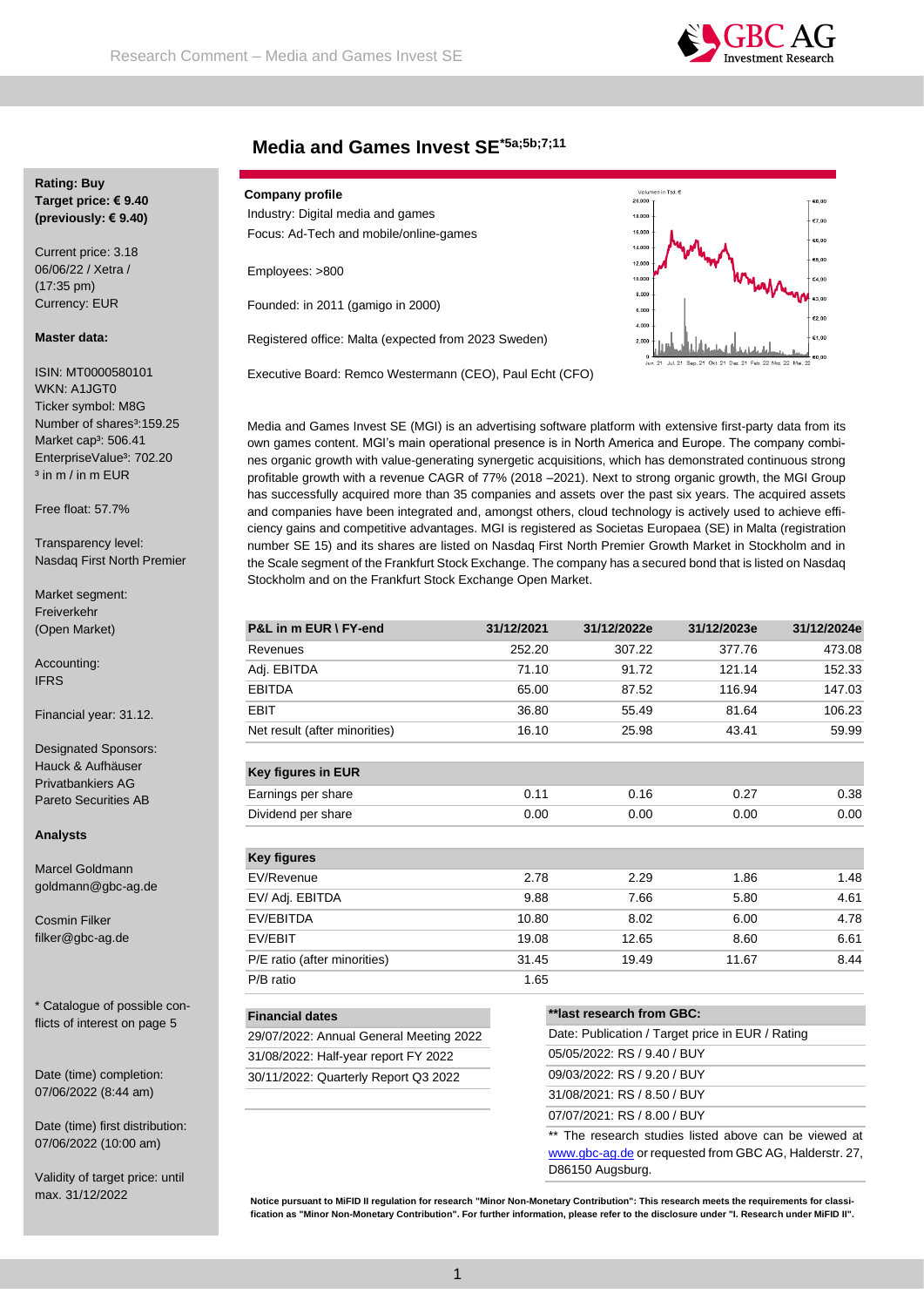

# **Q1 2022: MGI continues to grow strongly; Significant earnings increase due to scale, efficiency and M&A effects; Continuation of dynamic sales growth expected; GBC estimates and target price confirmed**

| P&L (in m €)                             | Q1 2021       | Q1 2022       |
|------------------------------------------|---------------|---------------|
| Revenues                                 | 51.93         | 65.87         |
| EBITDA (EBITDA margin)                   | 12.09 (23.3%) | 16.87 (25.6%) |
| Adjusted EBITDA (Adjusted EBITDA margin) | 13.48 (25.9%) | 17.55 (26.6%) |
| Result for the period                    | 2.29          | 2.54          |
| EPS in $\epsilon$                        | 0.02          | 0.02          |

*Sources: Media and Games Invest SE; GBC AG*

## *Business development Q1 2022*

Media and Games Invest SE (MGI) published its Q1 business figures on 31 May 2022. According to these figures, the Group again achieved a significant increase in revenue in the first quarter of the year compared to the same quarter of the previous year by around 27.0% to € 65.87 million (Q1 2021: € 51.93 million) and was thus able to continue its dynamic growth course. In addition to inorganic growth impulses (e.g. through the Smaato acquisition), the growth was primarily driven by organic growth effects (+18.0%) within the MGI Demand Side and Supply Side business segments.

In addition, the Group announced that the number of software customers increased significantly by 26.0% in the first quarter compared to the previous quarter (Q4 2021). MGI has thus established a good basis for further growth, as the business customers acquired typically increase their business volume with the Group gradually over time.

In addition, the business volume with existing software customers with an annual turnover of more than USD 100,000 was also significantly expanded in the first quarter, which was also reflected in an increased business expansion rate (so-called "net dollar expansion rate") of 125.0%. Key success factors for this included an extensive team, (first-party) games content and a high level of expertise in the area of cross-channel advertising campaigns for brands.



## **Development of EBITDA and operating cash flow (in € million)**

At the adjusted EBITDA level (Adj. EBITDA), the MGI Group achieved an increase in earnings of around 30.0% to € 17.55 million (Q1 2021: € 13.48 million) compared to the same quarter of the previous year, despite considerable personnel investments, and thus increased its profitability slightly disproportionately. This is mainly due to economies of scale,

*Sources: Media and Games Invest SE; GBC AG*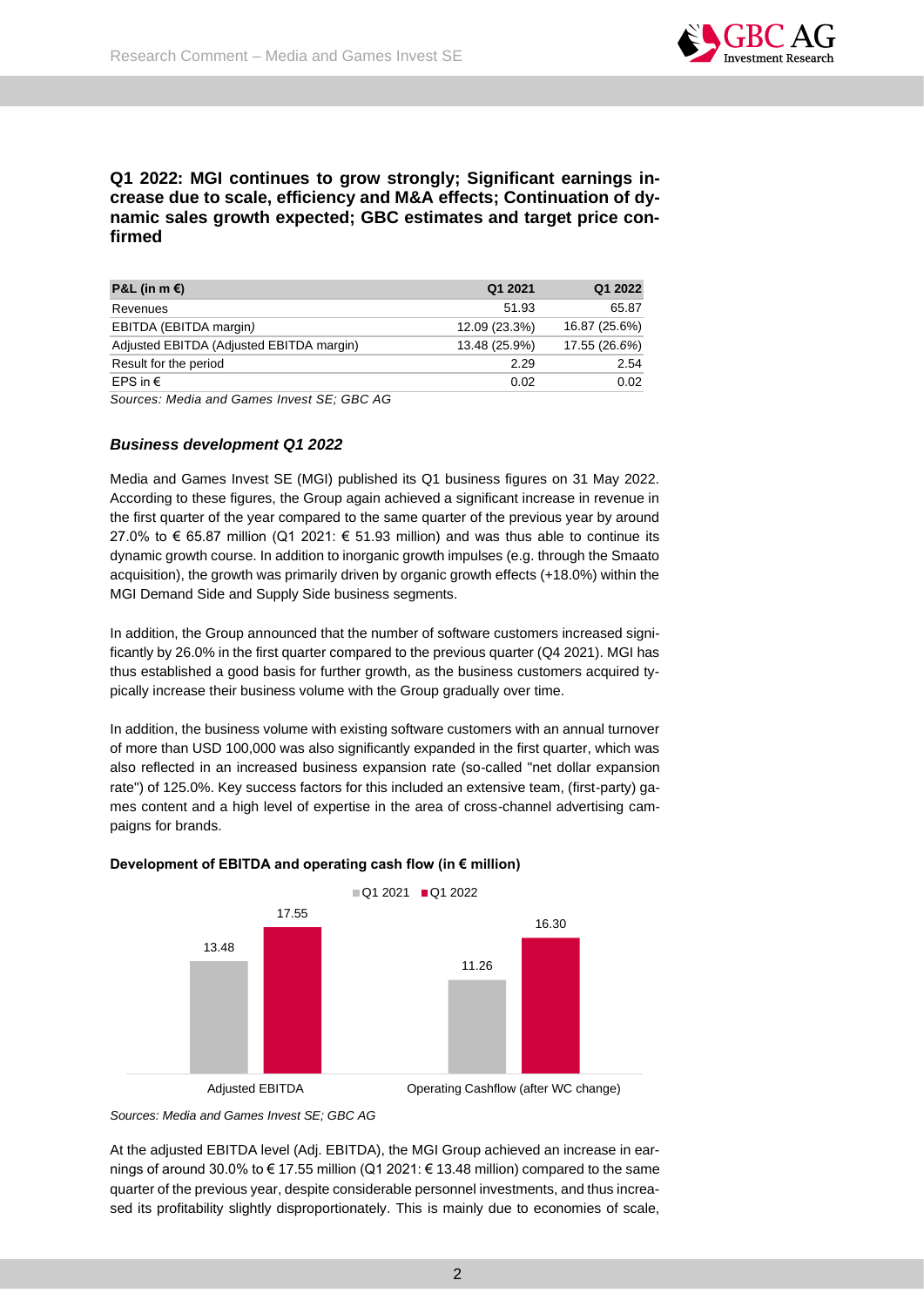

synergies and efficiency gains. In addition, positive earnings effects from previously completed M&As also boosted Group profitability.

Significant increases were also achieved in terms of cash flow development. Compared to the same quarter of the previous year, the operating cash flow (after working capital changes) increased significantly by 44.8% to € 16.30 million (Q1 2021: € 11.26 million). In terms of value, there is only a slight difference between adjusted EBITDA and operating cash flow, which is an indication of the good quality of the company's results.

## *Forecasts and target price*

In view of the very positive business performance in the first quarter and the positive expectations for the rest of the year, MGI's management has confirmed the corporate guidance (dated 28 April 2022) for the current financial period, which was previously raised as a result of the AxesInMotion acquisition. The company continues to expect consolidated revenues in a range of € 295.00 to € 315.00 million and adjusted EBITDA between € 83.00 to € 93.00 million. Based on this, the company expects year-on-year revenue growth of between 17.0% and 25.0% and EBITDA growth of between 17.0% and 31.0%.

Against this background of the strong company performance, the promising growth strategy and the maintained company guidance, we confirm our previous sales and earnings forecasts as well as our previous price target of  $\epsilon$  9.40 per share. Based on the current share price level, we continue to give the rating "Buy" and see significant upside potential.

**Overall, we continue to see the MGI Group well positioned to grow very dynamically and highly profitably in the future as an ad software platform with its own games content. Through the even stronger transformation into an ad-tech company, the company should succeed in continuing to "keep up" the current growth rate and additionally increase profitability. In addition, MGI's extensive liquid funds (including credit lines), which most recently amounted to around € 170.0 million (as of 31 March 2022), offer the possibility of setting additional growth impulses through M&A transactions at any time and further advancing the group's profitability. It should be mentioned here that M&As are an important component of the company's growth strategy.**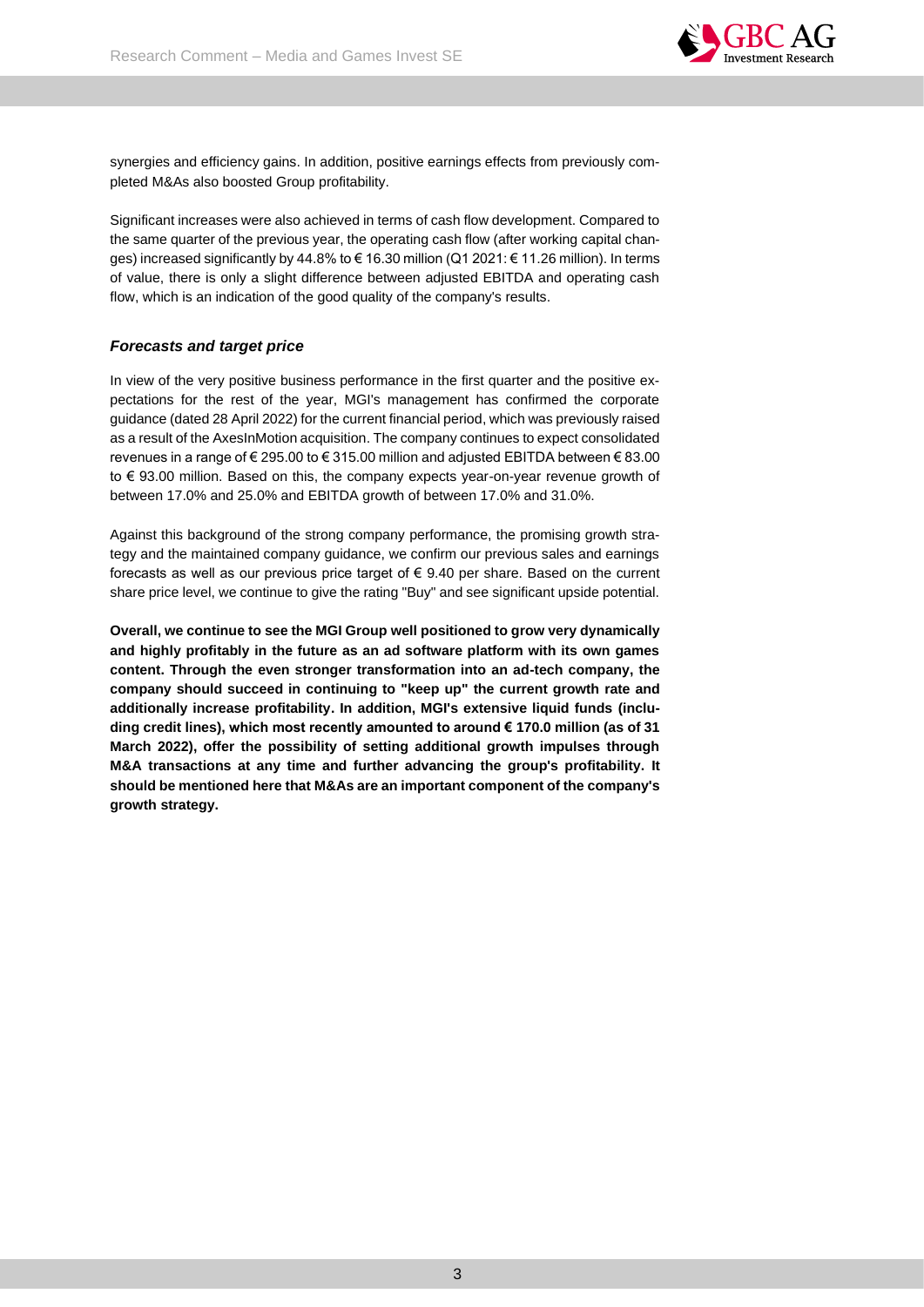

# **APPENDIX**

# **I.**

## **Research under MiFID II**

1. There is a contract between the research company GBC AG and the Issuer regarding the independent preparation and publication of this research report on the Issuer. GBC AG is remunerated for this by the Issuer.

2. The research report shall be made available simultaneously to all investment service providers interested in it.

## **II.**

## **§1 Disclaimer/ Exclusion of liability**

This document is for information purposes only. All data and information contained in this study have been obtained from sources that GBC believes to be reliable. Furthermore, the authors have taken the greatest possible care to ensure that the facts used and opinions presented are appropriate and accurate. Despite this, no guarantee or liability can be assumed for their accuracy - either expressly or implicitly. Furthermore, all information may be incomplete or summarised. Neither GBC nor the individual authors accept any liability for damages arising from the use of this document or its contents or otherwise in connection therewith.

Please note that this document does not constitute an invitation to subscribe for or purchase any security and should not be construed as such. Nor should it or any part of it form the basis of, or be relied upon in connection with, any binding contract of any kind whatsoever. A decision in connection with any prospective offer for sale of securities of the company or companies discussed in this publication should be made solely on the basis of information contained in any prospectus or offering circular issued in connection with such offer.

GBC does not guarantee that the implied returns or the stated price targets will be achieved. Changes in the relevant assumptions on which this document is based may have a material impact on the targeted returns. Income from investments is subject to fluctuation. Investment decisions always require the advice of an investment adviser. Thus, this document cannot assume an advisory function.

#### **Distribution outside the Federal Republic of Germany:**

This publication, if distributed in the UK, may only be made available to persons who qualify as authorised or exempt within the meaning of the Financial Services Act 1986 or persons as defined in section 9(3) of the Financial Services Act 1986 (Investment Advertisement) (Exemptions) Order 1988 (as amended) and may not be communicated, directly or indirectly, to any other person or class of persons.

Neither this document nor any copy thereof may be brought into, transferred to or distributed in the United States of America or its territories or possessions. Distribution of this document in Canada, Japan or other jurisdictions may be restricted by law and persons into whose possession this publication comes should inform themselves about and observe any restrictions. Any failure to comply with such restriction may constitute a violation of US, Canadian or Japanese securities laws or the laws of any other jurisdiction.

By accepting this document, you accept any disclaimer and the above limitations.

You can also find the notes on the disclaimer/liability exclusion under: **[http://www.gbc-ag.de/de/Disclaimer](http://www.gbc-ag.de/de/Disclaimer.htm)**

#### **Legal Notices and Publications Pursuant to Section 85 WpHG and FinAnV**

You can also find the notices on the Internet at the following address: **http://www.gbc-ag.de/de/Offenlegung**

#### **§ 2 (I) Update:**

A specific update of the present analysis(es) at a fixed point in time has not yet been scheduled. GBC AG reserves the right to update the analysis without prior notice.

## **§ 2 (II) Recommendation / Classifications/ Rating:**

GBC AG has been using a three-stage absolute share rating system since 1 July 2006. Since 1 July 2007, the ratings have referred to a time horizon of at least six to a maximum of 18 months. Previously, the ratings referred to a time horizon of up to 12 months. When the analysis is published, the investment recommendations are determined according to the ratings described below with reference to the expected return. Temporary price deviations outside these ranges do not automatically lead to a change in the rating, but do give rise to a revision of the original recommendation.

#### **The respective recommendations/ classifications/ ratings are associated with the following expectations:**

BUY The expected return, based on the determined price target, including dividend payment within the corresponding time horizon is  $>= + 10$  %.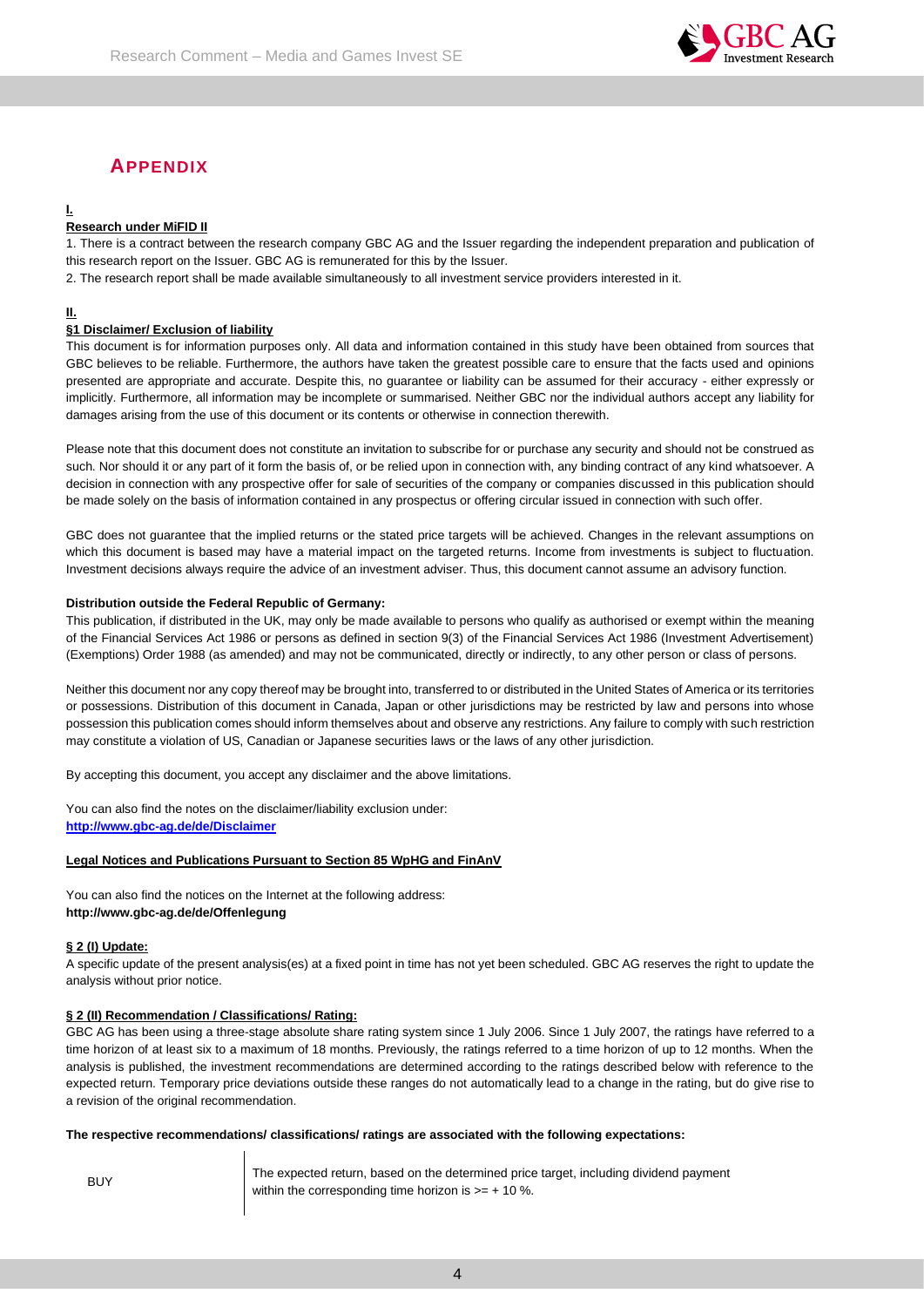$\mathbf{I}$ 



| <b>HOLD</b> | The expected return, based on the determined price target, including dividend payment<br>within the corresponding time horizon is $> -10$ % and $< +10$ %. |
|-------------|------------------------------------------------------------------------------------------------------------------------------------------------------------|
| SELL        | The expected return, based on the determined price target, including dividend payment<br>within the corresponding time horizon is $\epsilon$ = - 10 %.     |

Price targets of GBC AG are determined on the basis of the fair value per share, which is determined on the basis of generally recognised and widely used methods of fundamental analysis, such as the DCF method, the peer group comparison and/or the sum-of-the-parts method. This is done by taking into account fundamental factors such as share splits, capital reductions, capital increases, M&A activities, share repurchases, etc.

#### **§ 2 (III) Historical recommendations:**

GBC's historical recommendations on the present analysis(es) are available on the internet at the following address: **[http://www.gbc-ag.de/de/Offenlegung](http://www.gbc-ag.de/de/Offenlegung.htm)**

#### **§ 2 (IV) Information basis:**

For the preparation of the present analysis(es), publicly available information on the issuer(s) (where available, the three most recently published annual and quarterly reports, ad hoc announcements, press releases, securities prospectus, company presentations, etc.) was used, which GBC considers to be reliable. Furthermore, in order to prepare the present analysis(es), discussions were held with the management of the company(ies) concerned in order to obtain a more detailed explanation of the facts relating to the business development.

#### **§ 2 (V) 1. Conflicts of interest pursuant to § 85 WpHG and Art. 20 MAR:**

GBC AG and the responsible analyst hereby declare that the following possible conflicts of interest exist for the company(ies) named in the analysis at the time of publication and thus comply with the obligations of § 85 WpHG and Art. 20 MAR. An exact explanation of the possible conflicts of interest is listed below in the catalogue of possible conflicts of interest under § 2 (V) 2.

#### **The following potential conflict of interest exists with respect to the securities or financial instruments discussed in the analysis: (5a, 5b, 7, 11)**

#### **§ 2 (V) 2. catalogue of possible conflicts of interest:**

(1) At the time of publication, GBC AG or a legal entity affiliated with it holds shares or other

financial instruments in that analysed company or analysed financial instrument or financial product.

(2) This company holds more than 3% of the shares in GBC AG or a legal entity affiliated with it.

(3) GBC AG or a related legal entity is a market maker or designated sponsor in the financial instruments

of this company.

(4) GBC AG or a legal entity affiliated with it was, in the previous 12 months, involved in the public issue

of financial instruments of this company.

(5) a) GBC AG or a legal entity associated with it has entered into an agreement for the preparation of research reports for a fee with this company or issuer of the analysed financial instrument in the previous 12 months. Under this agreement, the draft financial analysis (without valuation section) was made available to the issuer prior to publication.

(5) b) There has been a change in the draft financial analysis based on legitimate advice from the company or issuer.

(6) a) GBC AG or a legal entity associated with it has entered into an agreement for the preparation of research reports for remuneration with a third party on this company or financial instrument in the previous 12 months. Under this agreement, the third party and/or company and/or issuer of the financial instrument was given the draft of the analysis (without the valuation part) prior to publication.

(6) b) There has been an amendment to the draft financial analysis based on legitimate advice from the third party and/or issuer.

(7) The responsible analyst, the chief analyst, the deputy chief analyst and or another person involved in the preparation of the study holds shares or other financial instruments in this company at the time of publication.

(8) The responsible analyst of this company is a member of the management board or the supervisory board there.

(9) The analyst responsible has held shares in the company analysed by him prior to the date of publication before the public issue was received or acquired.

(10) GBC AG or a legal entity associated with it has entered into an agreement for the provision of consultancy services with the analysed company in the previous 12 months.

(11) GBC AG or a legal entity associated with it has significant financial interests in the analysed company,

such as obtaining and/or exercising mandates at the analysed company, or obtaining and/or providing

services for the analysed company (e.g. presentation at conferences, roundtables, roadshows, etc.).

(12) At the time of the financial analysis, the analysed company is in a financial instrument or financial product (such as a certificate, fund, etc.) managed or advised by GBC AG or a legal entity associated with it.